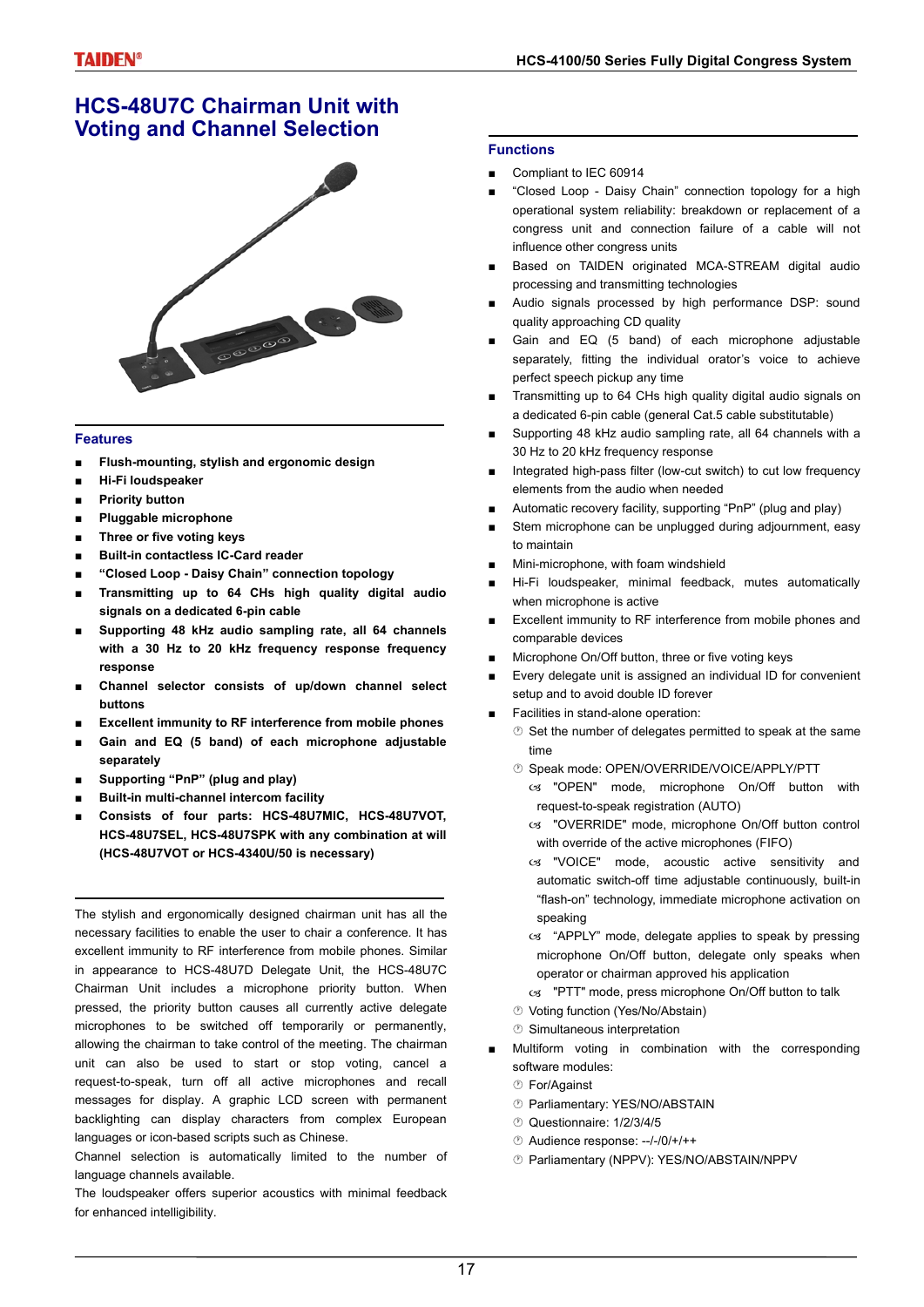- Appraisal:
	- Satisfied (four keys voting:
		- perfectly satisfied/satisfied/basically satisfied/unsatisfied) (three keys voting:
			- satisfied/basically satisfied/unsatisfied)
			- (two keys voting: satisfied/unsatisfied)
	- Qualified (four/three/two keys voting)
	- Competent (four/three/two keys voting)
- Built-in contactless IC-Card reader
- Key-press sign-in
- Automatic video tracking implementation when cooperating with cameras & video switcher unit; preset positions on PC
- Built-in multi-channel intercom facility
- Activation at any time (if the amount of active microphones in the system is less than 6)
- Priority button to switch off or to mute the speaking units according to preset (except VIP)
- Approves/denies delegates' speaking request
- Launches parliamentary voting (YES/NO/ABSTAIN) session without PC
- Controls voting start, interruption, re-start and stop
- Controls on-off switch for displaying voting results on delegate unit's LCD
- System supports up to 100 chairman units, while only 1 chairman unit has the control facilities listed above (set by software)

### **Controls and Indicators**

- Graphic 256x32 LCD with back-lighting for displaying:
	- Active microphone amount, request amount, delegates signed-in and voting results, etc.
	- Messages (messages from system administrator to all or part of participants)
	- Multilingual (simplified/traditional Chinese and English, etc.) menu
	- Channel number and language name
	- Channel selector with up/down channel select buttons
- Uni-directional electret condenser microphone with two–color illuminated ring
- Headphones volume up and down
- Three or five voting keys with indicators
- Microphone On/Off button with indicator
- Priority button

### **Interconnections**

- Socket for pluggable microphone
- $2 \times \emptyset$  3.5 mm stereo headphone jack
- Ø 3.5 mm socket for external microphone or headset microphone
- 1.5 m cable with 6P-DIN plug
- 0.6 m cable with 6P-DIN socket
- RJ11 socket is used for connection between HCS-48U7VOT, HCS-48U7MIC, HCS-48U7SEL

### **Technical Specifications**

| <b>Electrical</b>           |                 |
|-----------------------------|-----------------|
| Max. consumption            | 2 3 W           |
| <b>Headphone connection</b> |                 |
| Frequency response          | 30 Hz to 20 kHz |
| Earphone load impedance     | $>16$ Ohm       |

Earphone output 10 mW **Recommended external microphone type (or headset**

#### **microphone)**

|                | $\label{prop:rel} \begin{minipage}{.4\linewidth} Transducer \begin{tabular}{l} \hline \textbf{Transducer} \end{tabular} \end{minipage} \begin{minipage}{.4\linewidth} \textbf{Block} \end{minipage} \begin{minipage}{.4\linewidth} \textbf{Electret-condense} \end{minipage}$ |
|----------------|-------------------------------------------------------------------------------------------------------------------------------------------------------------------------------------------------------------------------------------------------------------------------------|
|                |                                                                                                                                                                                                                                                                               |
|                |                                                                                                                                                                                                                                                                               |
|                |                                                                                                                                                                                                                                                                               |
|                |                                                                                                                                                                                                                                                                               |
|                |                                                                                                                                                                                                                                                                               |
|                |                                                                                                                                                                                                                                                                               |
|                |                                                                                                                                                                                                                                                                               |
| Interface data |                                                                                                                                                                                                                                                                               |
|                | Connector $\varnothing$ 3.5 mm socket for external microphone                                                                                                                                                                                                                 |
|                | 2 × Ø 3.5 mm stereo jack for headphone                                                                                                                                                                                                                                        |

### **Mechanical**

|                                                                    | Flush-mounting         |
|--------------------------------------------------------------------|------------------------|
| Dimensions (h x w x d)                                             |                        |
| HCS-48U7MIC (w/o stem microphone) 71×80×80 mm                      |                        |
|                                                                    |                        |
|                                                                    | 63×80×80 mm            |
|                                                                    |                        |
|                                                                    | m<br>m                 |
| Weight (incl. stem microphone) [10] Weight (incl. stem microphone) |                        |
|                                                                    | <b>Black</b>           |
| Stem length 410 mm (standard version),                             |                        |
|                                                                    | 240 mm. 330 mm. 470 mm |

### **Ordering Information**

|             | HCS-48U7CMIC Fully Digital Congress System Chairman<br>Unit (flush-mounting, black)                                                                 |
|-------------|-----------------------------------------------------------------------------------------------------------------------------------------------------|
|             | Unit (flush-mounting, 3 voting keys,<br>256x32 LCD, contactless IC-Card reader,<br>black)                                                           |
|             | HCS-48U7CVOTF _______Fully Digital Voting System Chairman Unit<br>(flush-mounting, 5 voting keys, 256x32<br>LCD, contactless IC-Card reader, black) |
|             | HCS-48U7SEL Flush-mounting 64-channel Selector (black)                                                                                              |
| HCS-48U7SPK | Flush-mounting Loudspeaker Panel (black)                                                                                                            |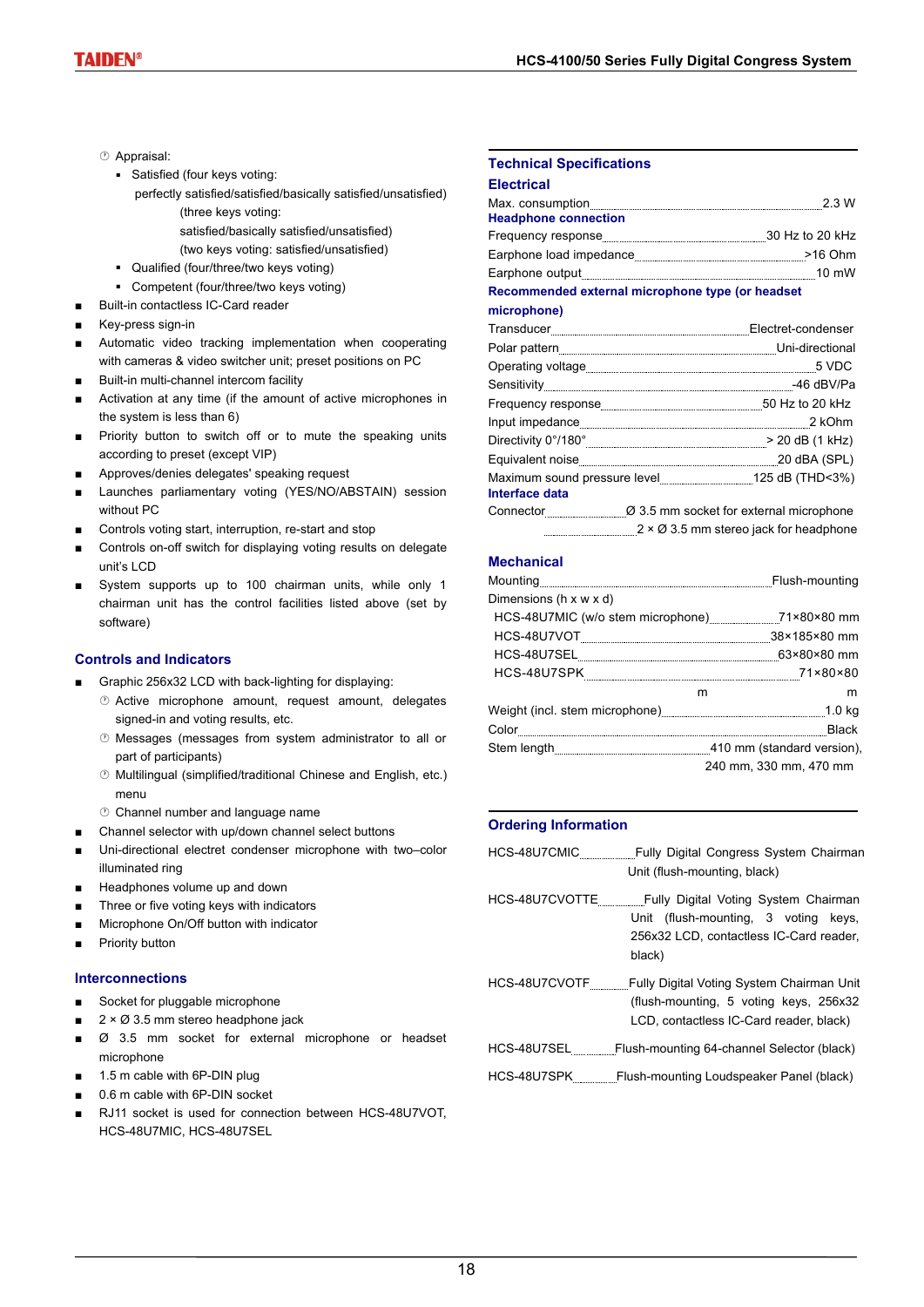## **HCS-48U7D Delegate Unit with Voting and Channel Selection**



### **Features**

- **■ Flush-mounting, stylish and ergonomic design**
- **■ Hi-Fi loudspeaker**
- **Pluggable microphone**
- **■ Three or five voting keys**
- **■ Built-in contactless IC-Card reader**
- **■ "Closed Loop Daisy Chain" connection topology**
- **■ Transmitting up to 64 CHs high quality digital audio signals on a dedicated 6-pin cable**
- **■ Supporting 48 kHz audio sampling rate, all 64 channels with a 30 Hz to 20 kHz frequency response**
- **■ Channel selector consists of up/down channel select buttons**
- **Excellent immunity to RF interference from mobile phones**
- Gain and EQ (5 band) of each microphone adjustable **separately**
- **■ Supporting "PnP" (plug and play)**
- **■ Built-in multi-channel intercom facility**
- **■ Consists of four parts: HCS-48U7MIC, HCS-48U7VOT, HCS-48U7SEL, HCS-48U7SPK with any combination at will (HCS-48U7VOT or HCS-4340U/50 is necessary)**

The multi-functional delegate unit meets the demands of even the largest conferences. It provides facilities for speaking, registering a request-to-speak, registering a request-to-respond, listening, voting, selecting language channels, contactless IC-Card reading and displaying conference and user-related information. Excellent immunity to RF interference from mobile phones. Channel selector, contactless IC-Card reader and graphic display with backlighting. When the IC-Card approaches the card reader, the graphic LCD screen automatically displays user-related information in the language assigned to the delegate chip card. The graphic LCD is able to display characters from complex European languages or icon-based-scripts such as Chinese.

Channel selection is automatically limited to the number of language channels available.

The loudspeaker offers superior acoustics with minimal feedback for enhanced intelligibility.

#### **Functions**

- Compliant to IEC 60914
- "Closed Loop Daisy Chain" connection topology for a high operational system reliability: breakdown or replacement of a congress unit and connection failure of a cable will not influence other congress units
- Based on TAIDEN originated MCA-STREAM digital audio processing and transmitting technologies
- Audio signals processed by high performance DSP: sound quality approaching CD quality
- Gain and EQ (5 band) of each microphone adjustable separately, fitting the individual orator's voice to achieve perfect speech pickup any time
- Transmitting up to 64 CHs high quality digital audio signals on a dedicated 6-pin cable (general Cat.5 cable substitutable)
- Supporting 48 kHz audio sampling rate, all 64 channels with a 30 Hz to 20 kHz frequency response
- Integrated high-pass filter (low-cut switch) to cut low frequency elements from the audio when needed
- Automatic recovery facility, supporting "PnP" (plug and play)
- Stem microphone can be unplugged during adjournment, easy to maintain
- Mini-microphone, with foam windshield
- Hi-Fi loudspeaker, minimal feedback, mutes automatically when microphone is active
- Excellent immunity to RF interference from mobile phones and comparable devices
- Microphone On/Off button, three or five voting keys
- Every delegate unit is assigned an individual ID for convenient setup and to avoid double ID forever
- Facilities in stand-alone operation:
	- $\circledcirc$  Set the number of delegates permitted to speak at the same time
	- **<sup>®</sup> Speak mode: OPEN/OVERRIDE/VOICE/APPLY/PTT** 
		- $\infty$  "OPEN" mode, microphone On/Off button with request-to-speak registration (AUTO)
		- cs "OVERRIDE" mode, microphone On/Off button control with override of the active microphones (FIFO)
		- cs "VOICE" mode, acoustic active sensitivity and automatic switch-off time adjustable continuously, built-in "flash-on" technology, immediate microphone activation on speaking
		- cs "APPLY" mode, delegate applies to speak by pressing microphone On/Off button, delegate only speaks when operator or chairman approved his application
		- cs "PTT" mode, press microphone On/Off button to talk
	- Voting function (Yes/No/Abstain)
	- Simultaneous interpretation
- Multiform voting in combination with the corresponding software modules:
	- For/Against
	- Parliamentary: YES/NO/ABSTAIN
	- Questionnaire: 1/2/3/4/5
	- Audience response: --/-/0/+/++
	- Parliamentary (NPPV): YES/NO/ABSTAIN/NPPV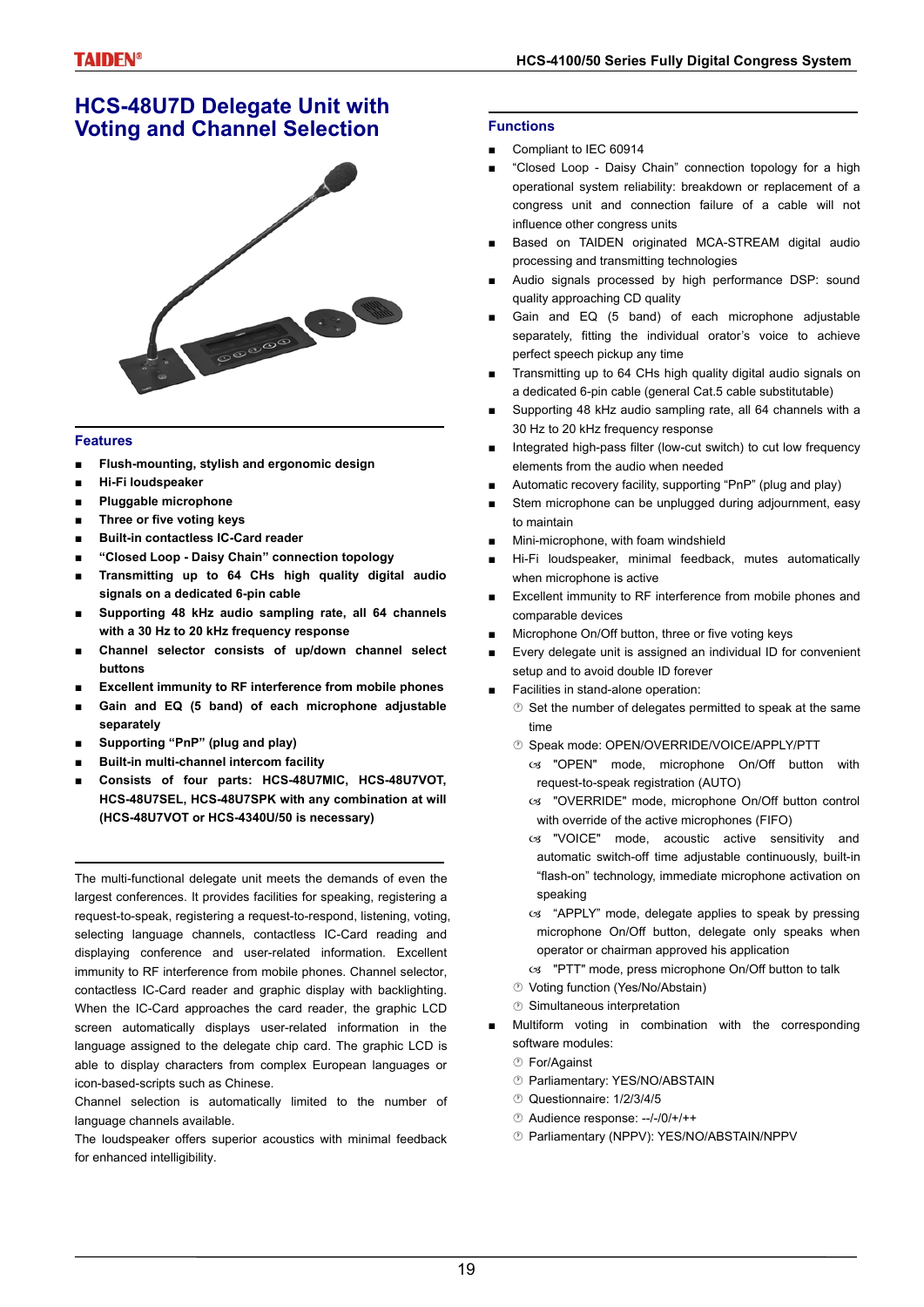- Appraisal:
	- Satisfied (four keys voting:
		- perfectly satisfied/satisfied/basically satisfied/unsatisfied) (three keys voting:
			- satisfied/basically satisfied/unsatisfied)
			- (two keys voting: satisfied/unsatisfied)
	- Qualified (four/three/two keys voting)
	- Competent (four/three/two keys voting)
- Built-in contactless IC-Card reader
- Key-press sign-in
- Automatic video tracking implementation when cooperating with cameras & video switcher unit; preset positions on PC
- Built-in multi-channel intercom facility
- Set any delegate unit to be VIP unit
	- *®* Up to 32 units can be set as VIP in one system via application software
	- VIP unit can be activated as long as the total of active microphones is not beyond 6 (incl. chairman/delegate/VIP unit)

### **Controls and Indicators**

- Graphic 256x32 LCD with back-lighting for displaying:
	- Active microphone amount, request amount, delegates signed-in and voting results, etc.
	- Messages (messages from system administrator to all or part of participants)
	- Multilingual (simplified/traditional Chinese and English, etc.) menu
	- Channel number and language name
- Channel selector with up/down channel select buttons
- Uni-directional electret condenser microphone with two–color illuminated ring
- Headphones volume up and down
- Three or five voting keys with indicators
- Microphone On/Off button with indicator

#### **Interconnections**

- Socket for pluggable microphone
- $2 \times \emptyset$  3.5 mm stereo headphone jack
- Ø 3.5 mm socket for external microphone or headset microphone
- 1.5 m cable with 6P-DIN plug
- 0.6 m cable with 6P-DIN socket
- RJ11 socket is used for connection between HCS-48U7VOT. HCS-48U7MIC, HCS-48U7SEL

#### **Technical Specifications**

#### **Electrical**

|                             | 2.3 W           |
|-----------------------------|-----------------|
| <b>Headphone connection</b> |                 |
|                             | 30 Hz to 20 kHz |
| Earphone load impedance     | $>16$ Ohm       |
|                             | 10 mW           |

### **Recommended external microphone type (or headset**

**microphone)**

|                | $\label{prop:rel} \begin{minipage}{.4\linewidth} Transducer \begin{tabular}{l} \hline \textbf{Transducer} \end{tabular} \end{minipage} \begin{minipage}{.4\linewidth} \textbf{Block} \end{minipage} \begin{minipage}{.4\linewidth} \textbf{Electret-condense} \end{minipage}$ |
|----------------|-------------------------------------------------------------------------------------------------------------------------------------------------------------------------------------------------------------------------------------------------------------------------------|
|                | Polar pattern [[11] Discretional Linux and Discretional Linux and Discretional Linux and Discretional                                                                                                                                                                         |
|                |                                                                                                                                                                                                                                                                               |
|                |                                                                                                                                                                                                                                                                               |
|                |                                                                                                                                                                                                                                                                               |
|                |                                                                                                                                                                                                                                                                               |
|                |                                                                                                                                                                                                                                                                               |
|                |                                                                                                                                                                                                                                                                               |
| Interface data |                                                                                                                                                                                                                                                                               |
|                | Connector 2.5 mm socket for external microphone                                                                                                                                                                                                                               |
|                | $2 \times \emptyset$ 3.5 mm stereo jack for headphone                                                                                                                                                                                                                         |

### **Mechanical**

| Dimensions (h x w x d)                                  |                        |   |
|---------------------------------------------------------|------------------------|---|
| HCS-48U7MIC (w/o stem microphone) 71×80×80 mm           |                        |   |
|                                                         |                        |   |
|                                                         |                        |   |
| HCS-48U7SPK                                             |                        |   |
|                                                         | m                      | m |
| Weight (incl. stem microphone) www.wallucum.com/ 1.0 kg |                        |   |
|                                                         |                        |   |
|                                                         |                        |   |
|                                                         | 240 mm. 330 mm. 470 mm |   |

#### **Ordering Information**

| HCS-48U7DMIC                 | Fully Digital Congress System Delegate |  |
|------------------------------|----------------------------------------|--|
| Unit (flush-mounting, black) |                                        |  |

- HCS-48U7DVOTTE Fully Digital Voting System Delegate Unit (flush-mounting, 3 voting keys, 256x32 LCD, contactless IC-Card reader, black)
- HCS-48U7DVOTF \_\_\_\_\_\_\_\_\_\_\_\_\_\_Fully Digital Voting System Delegate Unit (flush-mounting, 5 voting keys, 256x32 LCD, contactless IC-Card reader, black)

HCS-48U7SPK Flush-mounting Loudspeaker Panel (black)

HCS-48U7SEL Flush-mounting 64-channel Selector (black)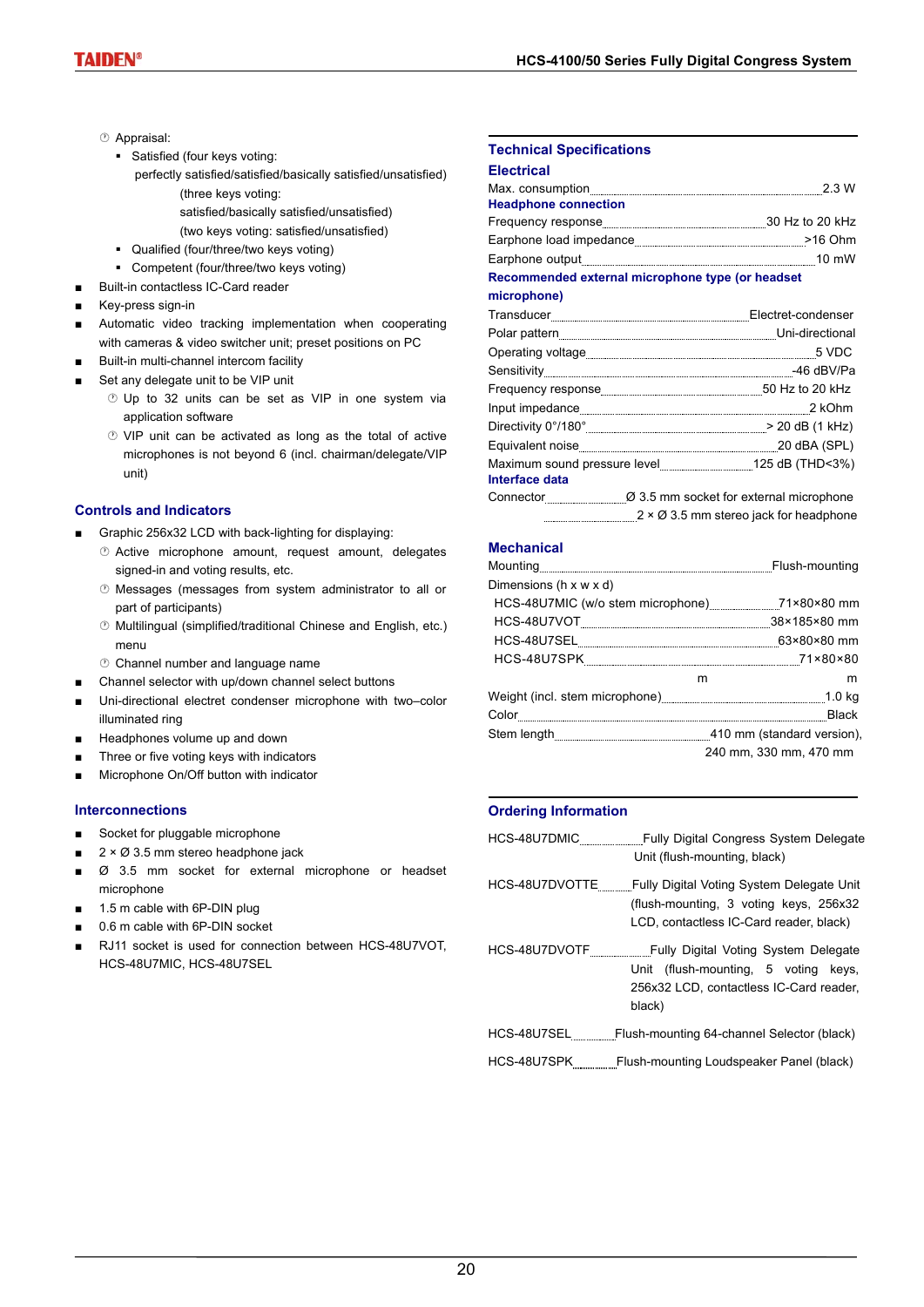# **HCS-48U7CMICSPK Chairman Unit**



### **Features**

- **■ Flush-mounting, stylish and ergonomic design**
- **■ Hi-Fi loudspeaker**
- **■ Priority button**
- **■ Pluggable microphone**
- **■ "Closed Loop Daisy Chain" connection topology**
- **■ Supporting 48 kHz audio sampling rate**
- **Excellent immunity to RF interference from mobile phones**
- **■ Gain and EQ (5 band) of each microphone adjustable separately**
- **■ Supporting "PnP" (plug and play)**
- **■ Built-in multi-channel intercom facility**

The stylish and ergonomically designed chairman unit has the necessary facilities to enable the user to chair a conference. It has excellent immunity to RF interference from mobile phones. Similar in appearance to HCS-48U7DMICSPK Delegate Unit, the HCS-48U7CMICSPK Chairman Unit includes a microphone priority button. When pressed, the priority button causes all currently active delegate microphones to be switched off temporarily or permanently, allowing the chairman to take control of the meeting. The loudspeaker offers superior acoustics with minimal feedback for enhanced intelligibility.

### **Functions**

- Compliant to IEC 60914
- "Closed Loop Daisy Chain" connection topology for a high operational system reliability: breakdown or replacement of a congress unit and connection failure of a cable will not influence other congress units
- Based on TAIDEN originated MCA-STREAM digital audio processing and transmitting technologies
- Audio signals processed by high performance DSP: sound quality approaching CD quality
- Gain and EQ (5 band) of each microphone adjustable separately, fitting the individual orator's voice to achieve perfect speech pickup any time
- Supporting 48 kHz audio sampling rate
- Integrated high-pass filter (low-cut switch) to cut low frequency elements from the audio when needed
- Automatic recovery facility, supporting "PnP" (plug and play)
- Stem microphone can be unplugged during adjournment, easy to maintain
- Mini-microphone, with foam windshield
- Hi-Fi loudspeaker, minimal feedback, mutes automatically when microphone is active
- Excellent immunity to RF interference from mobile phones and comparable devices
- Microphone On/Off button
- Every delegate unit is assigned an individual ID for convenient setup and to avoid double ID forever
- Facilities in stand-alone operation:
	- $\circledcirc$  Set the number of delegates permitted to speak at the same time
	- Speak mode: OPEN/OVERRIDE/VOICE/APPLY/PTT
		- $\infty$  "OPEN" mode, microphone On/Off button with request-to-speak registration (AUTO)
		- cs "OVERRIDE" mode, microphone On/Off button control with override of the active microphones (FIFO)
		- W "VOICE" mode, acoustic active sensitivity and automatic switch-off time adjustable continuously, built-in "flash-on" technology, immediate microphone activation on speaking
		- $\infty$  "APPLY" mode, delegate applies to speak by pressing microphone On/Off button, delegate only speaks when operator or chairman approved his application
		- cs "PTT" mode, press microphone On/Off button to talk
- Automatic video tracking implementation when cooperating with cameras & video switcher unit; preset positions on PC
- Activation at any time (if the amount of active microphones in the system is less than 6)
- Priority button to switch off or to mute the speaking units according to preset (except VIP)
- Approves/denies delegates' speaking request
- System supports up to 100 chairman units, while only 1 chairman unit has the control facilities listed above (set by software)

### **Controls and Indicators**

- Uni-directional electret condenser microphone with two–color illuminated ring
- Microphone On/Off button with indicator
- Priority button

#### **Interconnections**

- Socket for pluggable microphone
- RJ11 socket is used for connection to HCS-4340U/50

# **Technical Specifications**

### **Electrical**

**Recommended external microphone type (or headset microphone)**

| Transducer        | Electret-condenser |
|-------------------|--------------------|
| Polar pattern     | Uni-directional    |
| Operating voltage | 5 VDC              |
|                   |                    |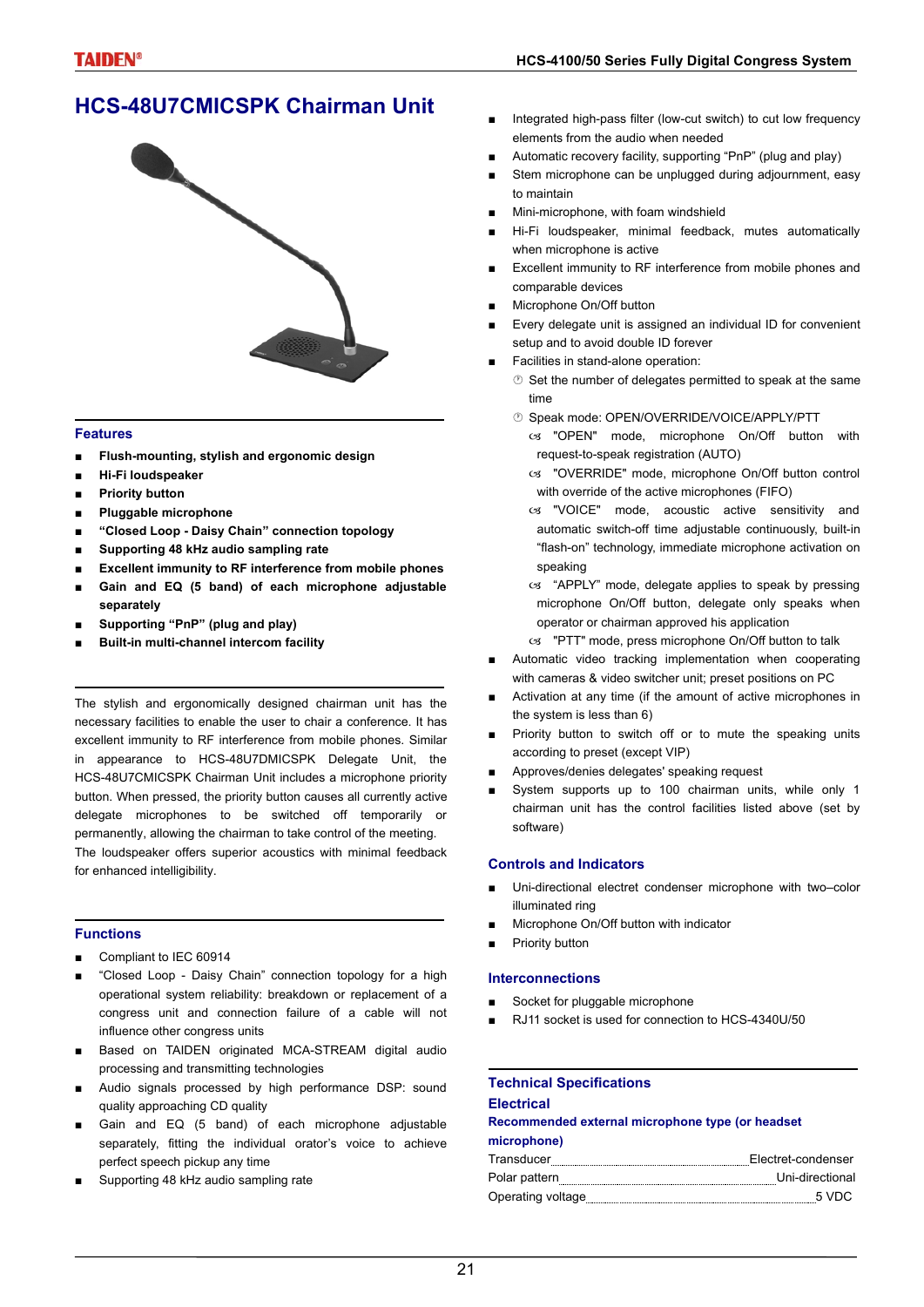|                                  | -46 dBV/Pa      |
|----------------------------------|-----------------|
| Frequency response               | 50 Hz to 20 kHz |
| Input impedance                  | 2 kOhm          |
| Directivity 0°/180°              | > 20 dB (1 kHz) |
| Equivalent noise                 | 20 dBA (SPL)    |
| Maximum sound pressure level<br> | 125 dB (THD<3%) |

### **Mechanical**

|                                                                           | Flush-mounting             |
|---------------------------------------------------------------------------|----------------------------|
| Dimensions (h x w x d) (w/o stem microphone) $71 \times 140 \times 80$ mm |                            |
|                                                                           | $0.6$ kg                   |
| Color                                                                     | <b>Black</b>               |
| Stem length                                                               | 410 mm (standard version). |
|                                                                           | 240 mm, 330 mm, 470 mm     |

## **Ordering Information**

HCS-48U7CMICSPK Fully Digital Congress System Chairman Unit (flush-mounting, black)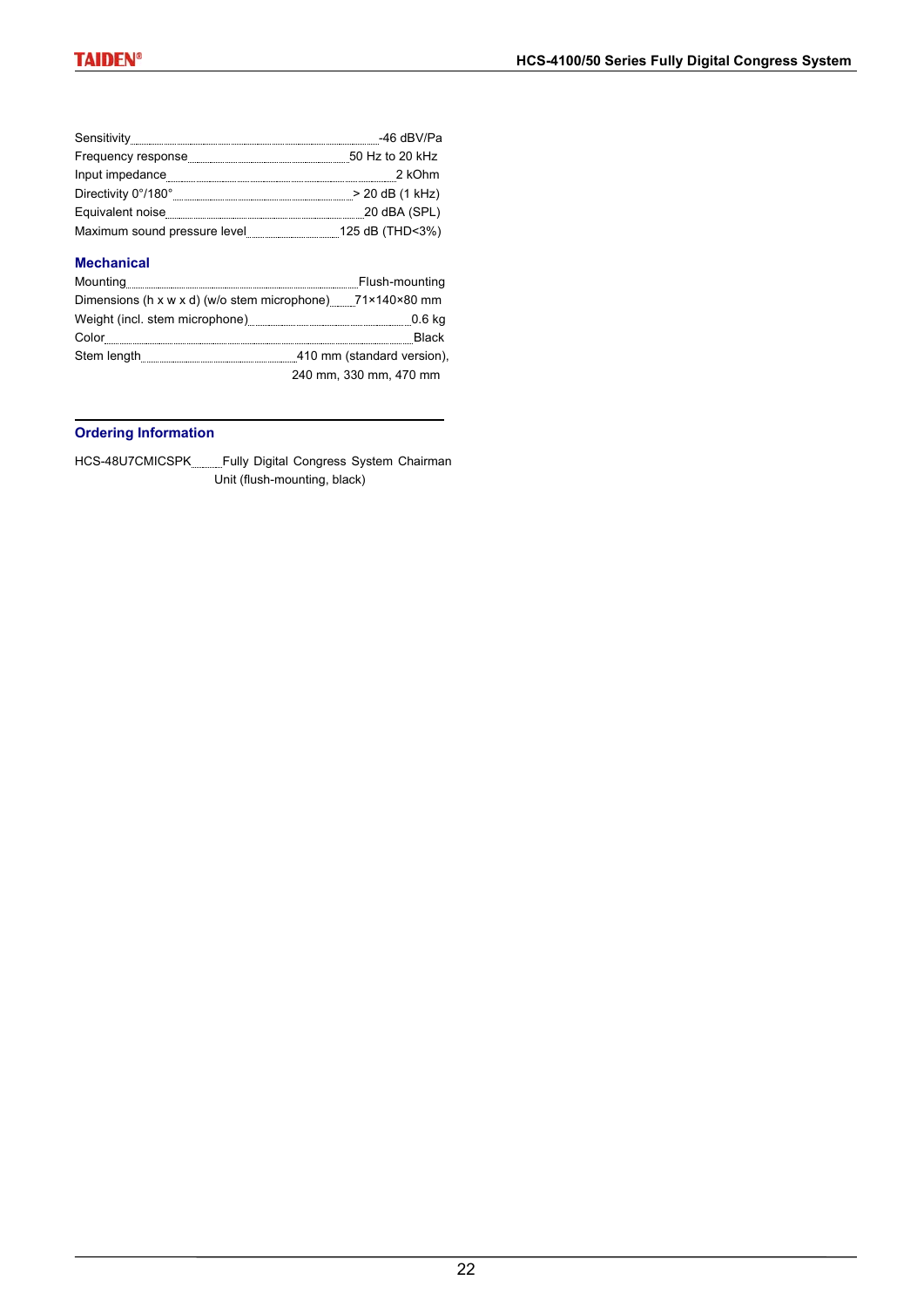# **HCS-48U7DMICSPK Delegate Unit**



### **Features**

- **■ Flush-mounting, stylish and ergonomic design**
- **■ Hi-Fi loudspeaker**
- **■ Pluggable microphone**
- **■ "Closed Loop Daisy Chain" connection topology**
- **■ Supporting 48 kHz audio sampling rate**
- **Excellent immunity to RF interference from mobile phones**
- **■ Gain and EQ (5 band) of each microphone adjustable separately**
- **■ Supporting "PnP" (plug and play)**
- **■ Built-in multi-channel intercom facility**

This delegate unit meets the basic demands of most conferences. It provides facilities for speaking and registering a request-to-speak. Excellent immunity to RF interference from mobile phones.

The loudspeaker offers superior acoustics with minimal feedback for enhanced intelligibility.

### **Functions**

- Compliant to IEC 60914
- "Closed Loop Daisy Chain" connection topology for a high operational system reliability: breakdown or replacement of a congress unit and connection failure of a cable will not influence other congress units
- Based on TAIDEN originated MCA-STREAM digital audio processing and transmitting technologies
- Audio signals processed by high performance DSP: sound quality approaching CD quality
- Gain and EQ (5 band) of each microphone adjustable separately, fitting the individual orator's voice to achieve perfect speech pickup any time
- Supporting 48 kHz audio sampling rate
- Integrated high-pass filter (low-cut switch) to cut low frequency elements from the audio when needed
- Automatic recovery facility, supporting "PnP" (plug and play)
- Stem microphone can be unplugged during adjournment, easy to maintain
- Mini-microphone, with foam windshield
- Hi-Fi loudspeaker, minimal feedback, mutes automatically when microphone is active
- Excellent immunity to RF interference from mobile phones and comparable devices
- Microphone On/Off button
- Every delegate unit is assigned an individual ID for convenient setup and to avoid double ID forever
- Facilities in stand-alone operation:
	- $\circledcirc$  Set the number of delegates permitted to speak at the same time
	- Speak mode: OPEN/OVERRIDE/VOICE/APPLY/PTT
	- os "OPEN" mode, microphone On/Off button with request-to-speak registration (AUTO)
	- cs "OVERRIDE" mode, microphone On/Off button control with override of the active microphones (FIFO)
	- cs "VOICE" mode, acoustic active sensitivity and automatic switch-off time adjustable continuously, built-in "flash-on" technology, immediate microphone activation on speaking
	- cs "APPLY" mode, delegate applies to speak by pressing microphone On/Off button, delegate only speaks when operator or chairman approved his application
	- cs "PTT" mode, press microphone On/Off button to talk
- Automatic video tracking implementation when cooperating with cameras & video switcher unit; preset positions on PC
- Set any delegate unit to be VIP unit
	- *®* Up to 32 units can be set as VIP in one system via application software
	- VIP unit can be activated as long as the total of active microphones is not beyond 6 (incl. chairman/delegate/VIP unit)

### **Controls and Indicators**

- Uni-directional electret condenser microphone with two–color illuminated ring
- Microphone On/Off button with indicator

### **Interconnections**

- Socket for pluggable microphone
- RJ11 socket is used for connection to HCS-4340U/50

## **Technical Specifications**

### **Electrical**

### **Recommended external microphone type (or headset microphone)**

| $\label{thm:main} \hspace*{2.5mm} \textbf{Transducer} \textcolor{red}{\textbf{num} \textcolor{red}{\textbf{new} \textbf{new} \textbf{new} \textbf{new} \textbf{new} \textbf{new} \textbf{new} \textbf{new} \textbf{new} \textbf{new} \textbf{new} \textbf{new} \textbf{new} \textbf{new} \textbf{new} \textbf{new} \textbf{new} \textbf{new} \textbf{new} \textbf{new} \textbf{new} \textbf{new} \textbf{new} \textbf{new} \textbf{new} \textbf{new} \textbf{new} \textbf{new} \textbf{new} \textbf$ |  |
|------------------------------------------------------------------------------------------------------------------------------------------------------------------------------------------------------------------------------------------------------------------------------------------------------------------------------------------------------------------------------------------------------------------------------------------------------------------------------------------------------|--|
|                                                                                                                                                                                                                                                                                                                                                                                                                                                                                                      |  |
|                                                                                                                                                                                                                                                                                                                                                                                                                                                                                                      |  |
|                                                                                                                                                                                                                                                                                                                                                                                                                                                                                                      |  |
|                                                                                                                                                                                                                                                                                                                                                                                                                                                                                                      |  |
|                                                                                                                                                                                                                                                                                                                                                                                                                                                                                                      |  |
|                                                                                                                                                                                                                                                                                                                                                                                                                                                                                                      |  |
|                                                                                                                                                                                                                                                                                                                                                                                                                                                                                                      |  |
|                                                                                                                                                                                                                                                                                                                                                                                                                                                                                                      |  |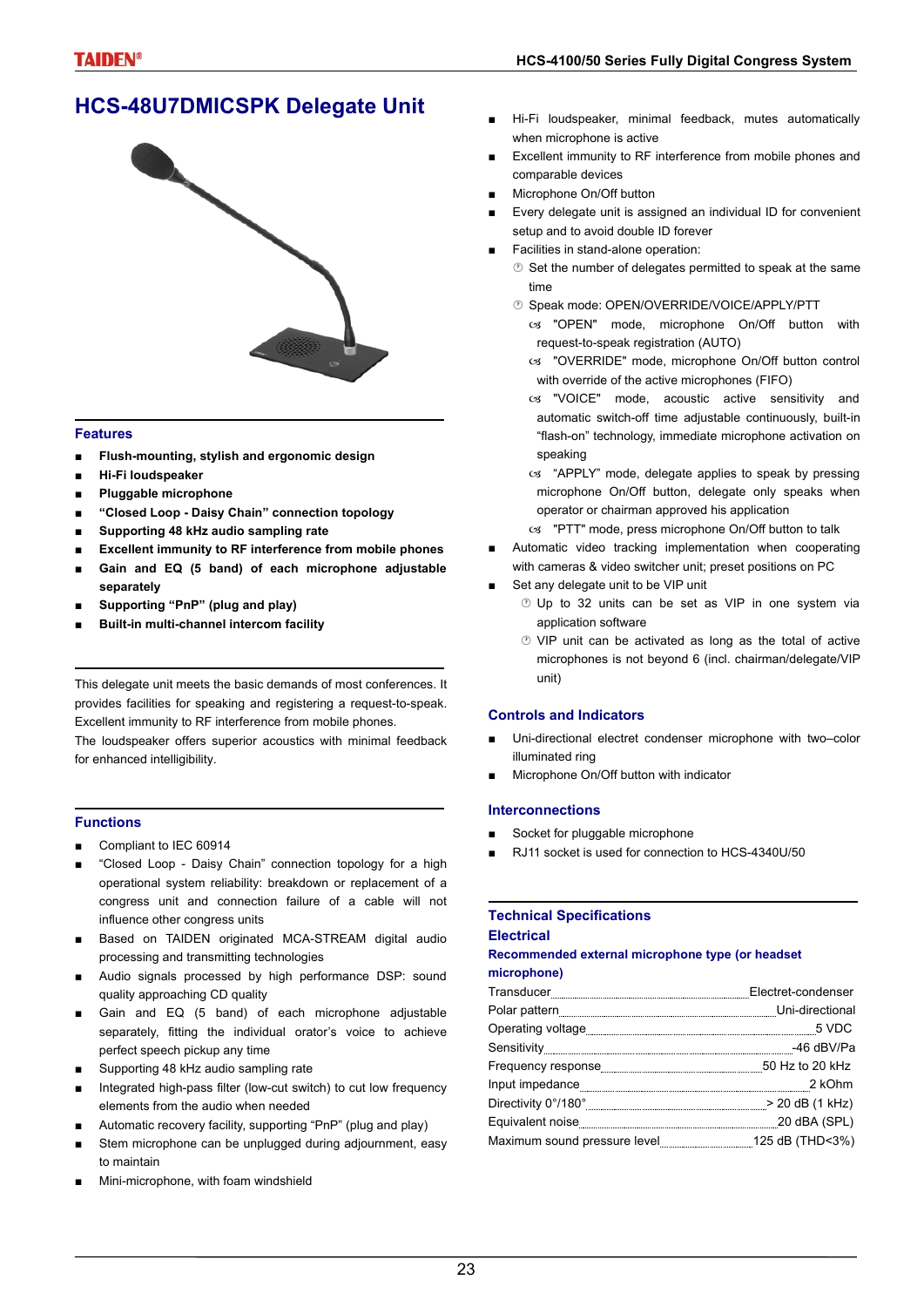### **Mechanical**

|                                                                           | Flush-mounting             |
|---------------------------------------------------------------------------|----------------------------|
| Dimensions (h x w x d) (w/o stem microphone) $71 \times 140 \times 80$ mm |                            |
|                                                                           | 0.6 kg                     |
| Color                                                                     | <b>Black</b>               |
|                                                                           | 410 mm (standard version). |
|                                                                           | 240 mm, 330 mm, 470 mm     |

## **Ordering Information**

HCS-48U7DMICSPK Fully Digital Congress System Delegate Unit (flush-mounting, black)